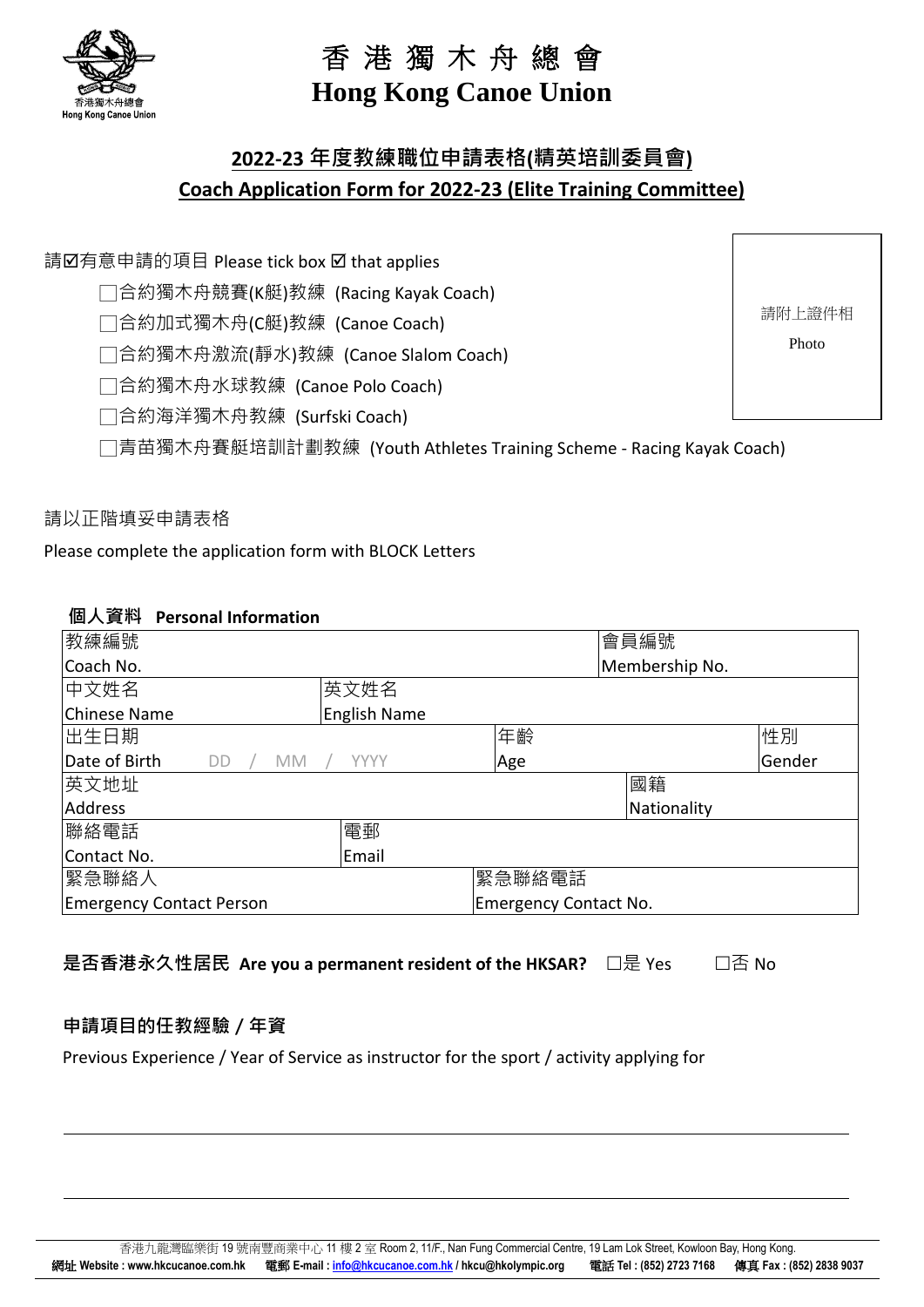#### **申請項目的有關資歷 Relevant Qualification**

| 發出機構                       | 持有資歷          | 簽發日期          |
|----------------------------|---------------|---------------|
| <b>Issued Organization</b> | Qualification | Date of Issue |
|                            |               |               |
|                            |               |               |
|                            |               |               |
|                            |               |               |
|                            |               |               |

# **工作時間選擇 (可選擇多於一項)︰**

#### **Time Available for Service (You may choose more than one):**

| 星期                       | 時間                |
|--------------------------|-------------------|
| Day                      | Time              |
| 星期一至五                    | 上午 / 下午 / 晚上      |
| Monday to Friday         | AM / PM / Evening |
| 星期六、日及公眾假期               | 上午 / 下午 / 晚上      |
| Weekend & Public Holiday | AM / PM / Evening |

# **其他補充資料(如有)**

# **Supplementary information (If Any)**

(i.e Previous Experience for oversea activity 海外比賽成績 / 海外活動帶隊經驗)